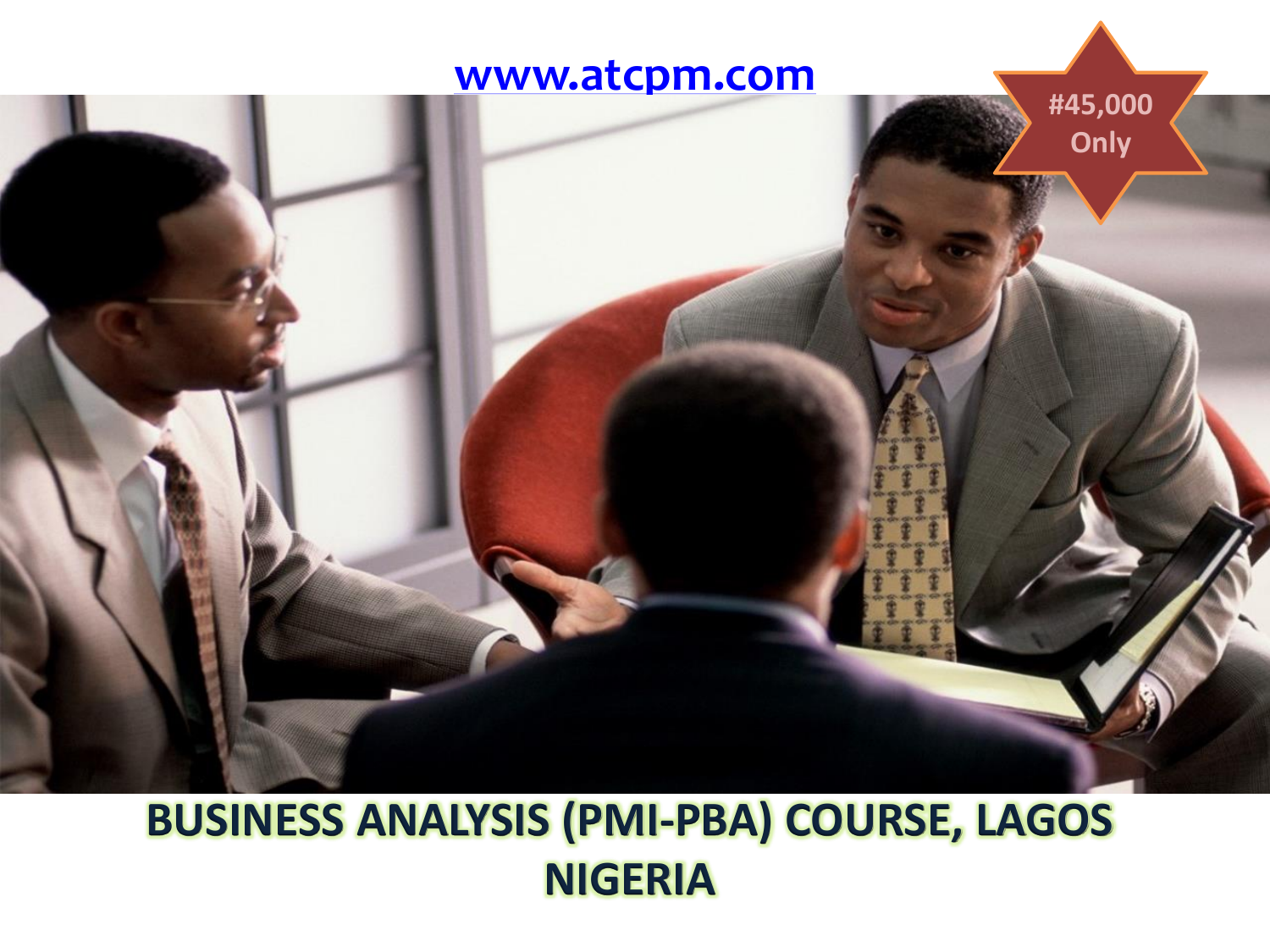

#### **COURSE SUMMARY**

The business world is constantly evolving and so are the strategies. A thorough analysis of a business creates a foundation for the success of that business. This Business Analysis and Management training is tailored towards imparting global Business Management and Analysis best practices on participants. The training brings to the classroom real life scenarios, Contemporary templates, tools and techniques that help participants to easily apply such in any field of endeavor while they also learn how to use MS Visio for business analysis and management.

The course will guide participants through basic Business Management processes, best practices and principles. The course is a simple and straight forward roadmap for Professionals who wants to hone their skills and also earn certification in business analysis and management. The training uses a combination of PMI practical guide and the BABOK. Participants will be able to write the PBA or CBAP certification exams after the course.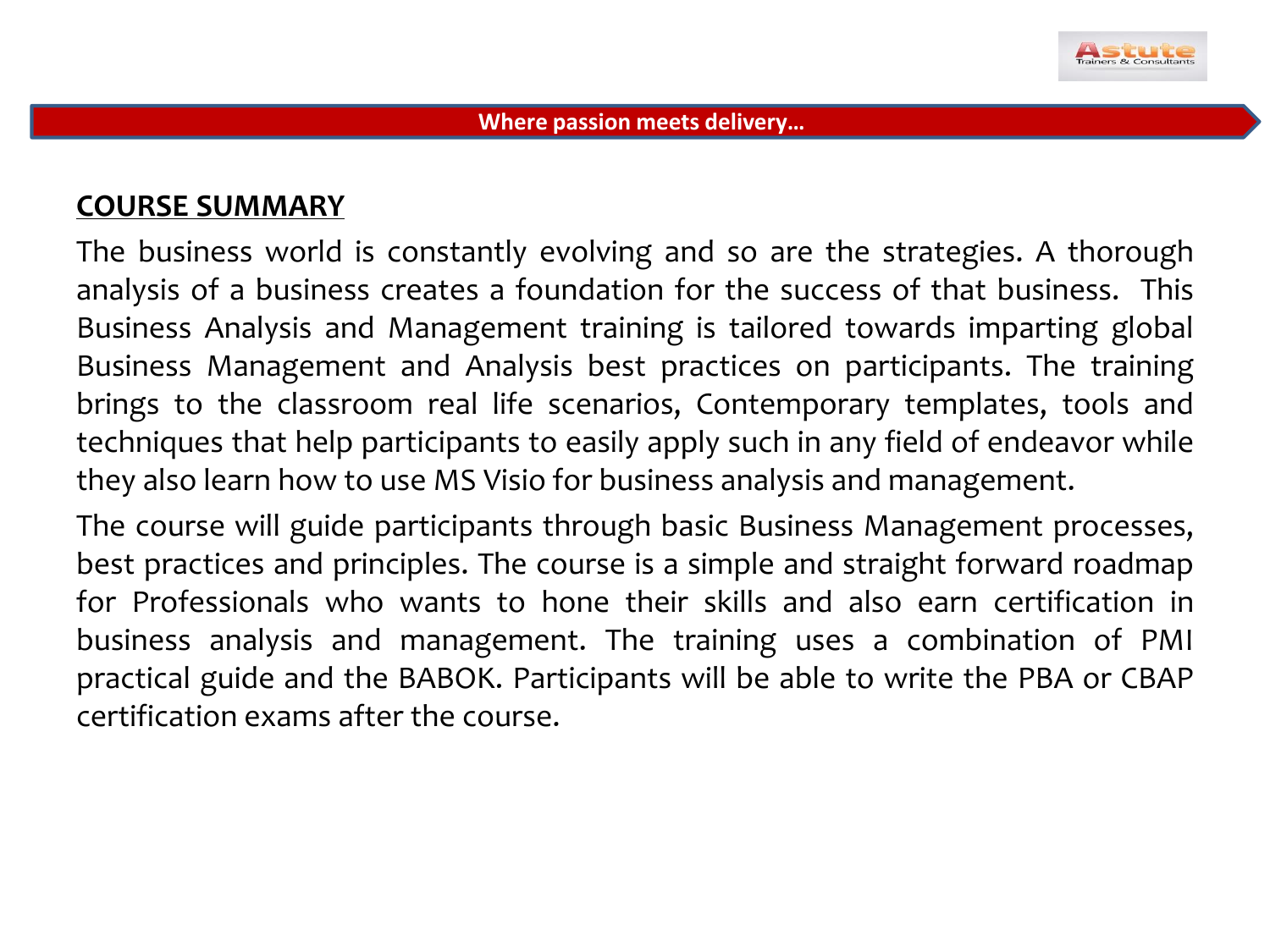

#### **COURSE OBJECTIVES**

At the end of the course, participants will be able to identify global business analysis principles and how to apply them in real world scenarios. They will be able to analyze and manage the process required in conducting effective business analysis and recommend viable solutions.

#### **FOR WHOM:**

- New and experienced business professionals
- Professionals who are responsible for business analysis in their organizations
- Project Managers, Professionals or individuals considering a certification in Business Analysis
- Individuals who intend on kicking off a career as Business Analyst
- Individuals who want career diversification and thus need to learn how to manage businesses successfully.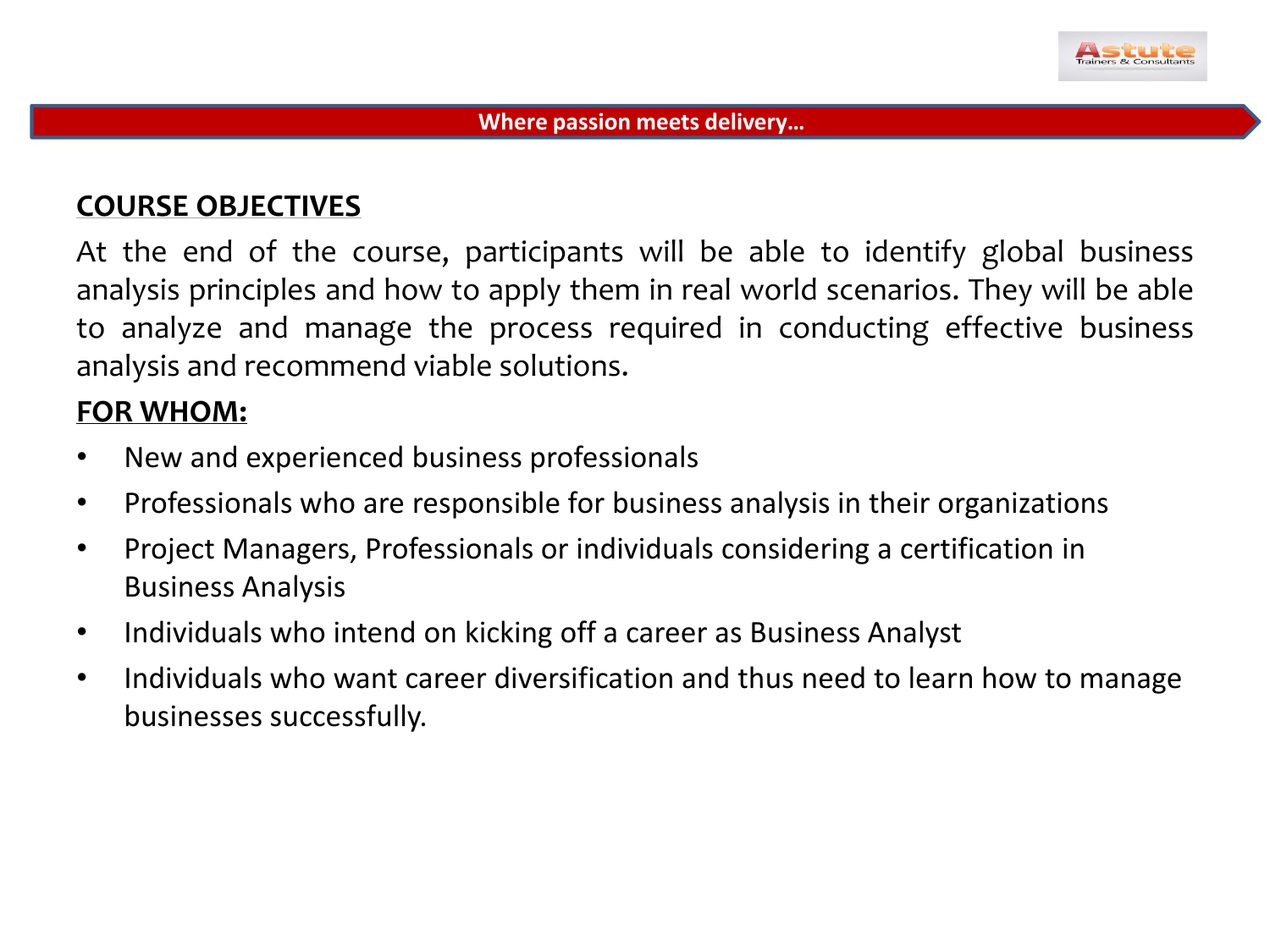

#### **COURSE MODULES:**

## **Module 1.**

- Introduction to Business Analysis
- Business analysis Framework
- Business Needs Assessment

## **Module 2.**

- Enterprise Analysis/Planning
- The business architecture
- Setting up Priorities
- Understanding Project scope
- Working with a business case

## **Module 3.**

- Requirement analysis and process
- Types of requirements
- Gap Analysis
- Impact Analysis
- Requirement Elicitation
- Working with templates

### **Module 4**

- Understanding Traceability and Monitoring
- Processes in monitoring and Evaluation
- Underlying competencies
- Data Modeling and Techniques
- Responsibilities for Business Analysts
- Use of planning tools
- Microsoft Visio and business management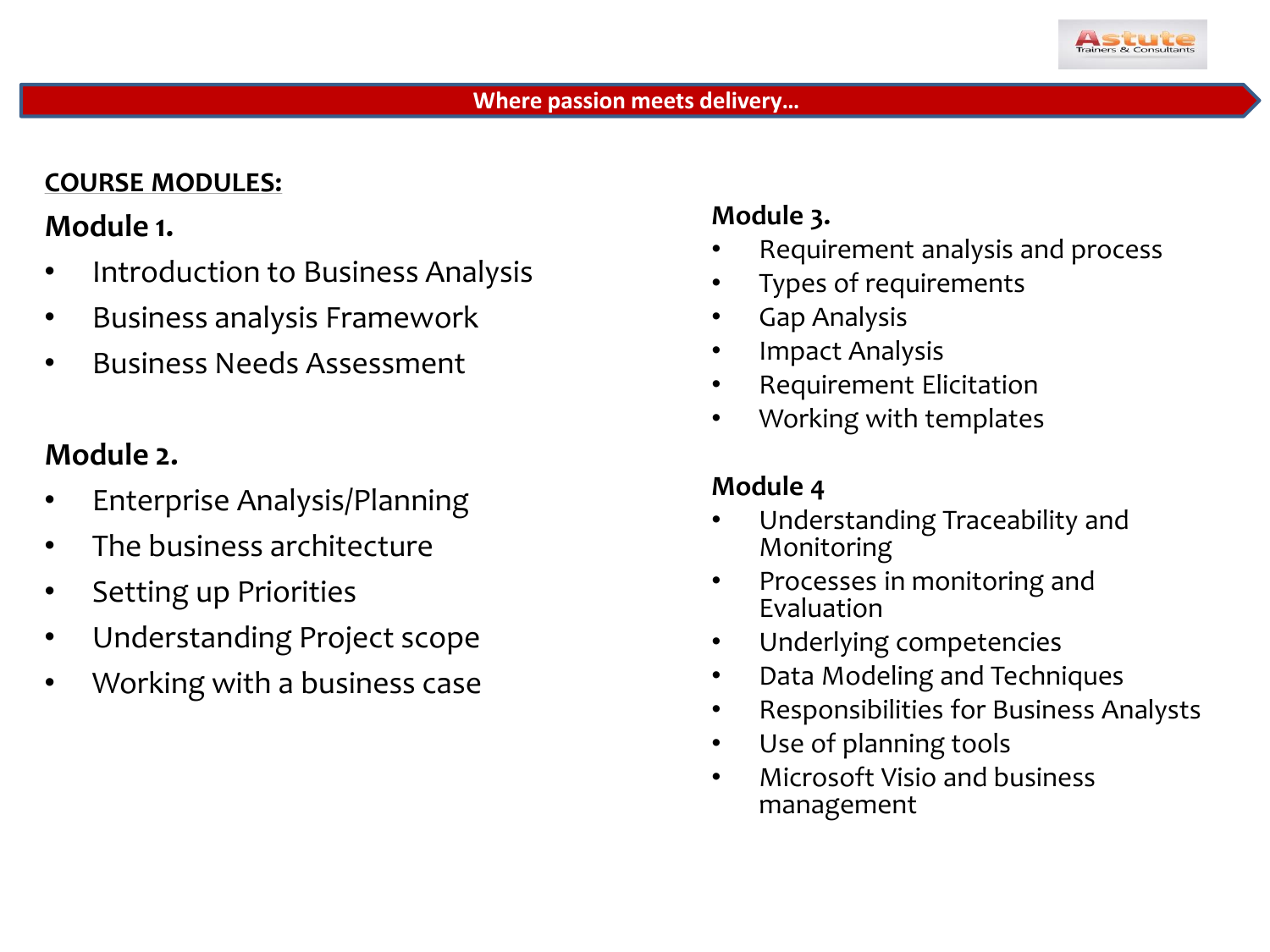

#### **COURSE INFORMATION:**

**DURATION:** 4 days **Weekend Classes:** 2 Saturdays and 2 Sundays **TIME:** Saturday: 10am – 5pm, Sunday 12noon – 5:30pm **Weekday Classes**: Monday - Thursday **TIME:** 10am – 4pm **DATES:** Call to confirm **VENUE:** *122A Obadina Street, Omole Phase 1. The street is opposite GTBank at Ojodu Berger. (The 3 rd building to your left when you come in through the gate facing GTBank, Ojodu branch)*

#### **COURSE FEE: #45,000**

#### **COURSE PACK**

- Course manuals
- Certificate of completion
- Souvenir
- Tea Break and Lunch
- Post training support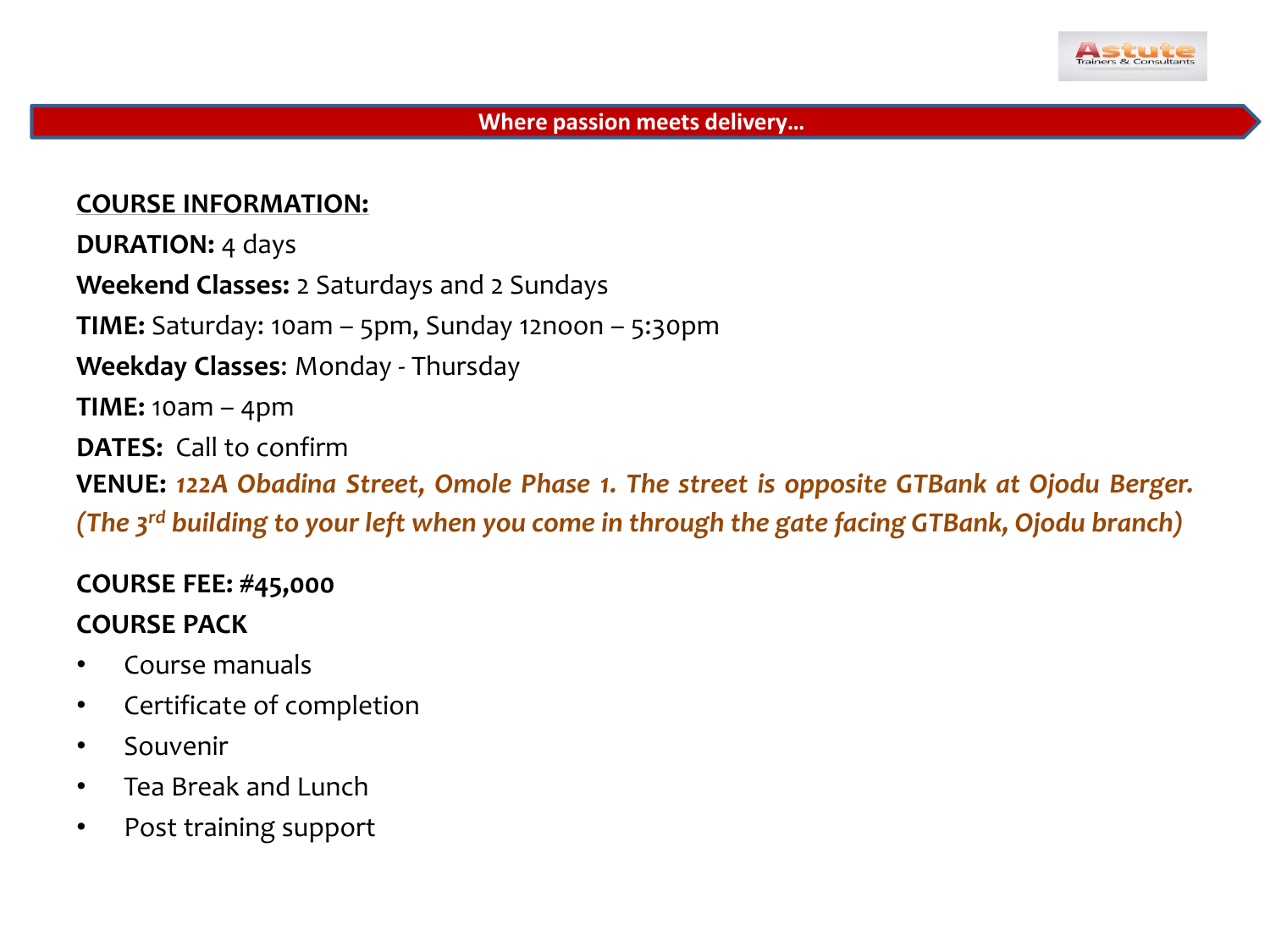

**HOW TO REGISTER: PAY TO BANK: GTBank ACCOUNT NO: 0107872158 ACCOUNT NAME: Astute Trainers and Consultants**

**After payment, send your name, phone no and your location to [astutepm@gmail.com](mailto:astutepm@gmail.com) or [contact@atcpm.com](mailto:contact@atcpm.com) or call 070-1672-7467 or 070-3861-8751**